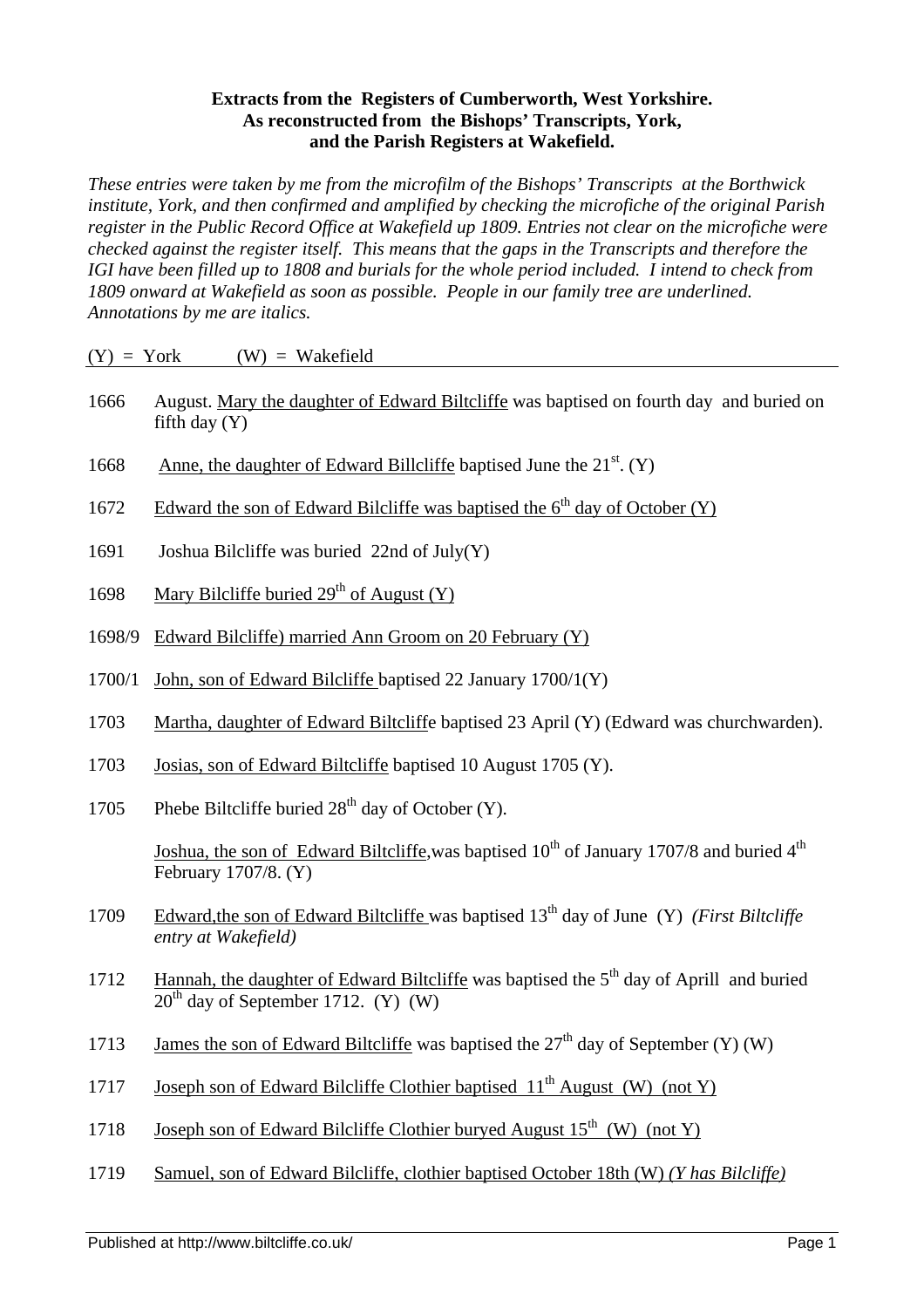## 1719/20 Ann, ye wife of Edward Bilcliffe, Clothier buryed January 28th (Y) (W)

- 1725. Sepult Saintman Uxor Joseph Bilcliffe 29 May. (Y) (W)
- 1725 Nupt Johanes Bilcliff & Sarah Mathews in Capella de Cumberworth 27<sup>th</sup> (illegible *November?)* ?Mohim ter ibi prius publicati*. (John Bilcliffe & Sarah Mathews married by Banns)* (W)
- \*1726 Bapt Elizabeth Fil: Joshua Bilcliff May  $11^{th}$  & sepult  $15^{th}$  ejusdem. (Y) (W) *(Elizabeth daughter of Joshua Bilcliff died 11 May and buried 15th May 1726)*
- 1727 Bapt. Joshua Fil Joshua Bilcliff 11th April (Y) (W)
- 1727 Bapt: Johnes Fil Johnis Bilcliff Par: de Kirk-burton  $6<sup>th</sup>$  Augusti (W)
- 1727 bapt Johanes fil ?Johanes Bilcliff Parish of Kirkburton 6th August (Y) *(almost illegible) (N.B. John Biltcliffe born about 1727/8, died 1813)*

Buried Joseph Biltcliffe Feb 1727/8 (W)

- 1728 Bapt Phoebe fil Joshua Biltcliffe 25 Dec. (W) (*Y has Phebe*)
- 1730 Joseph son of Sarah Wood baptised the  $27<sup>th</sup>$  of November. Edward Biltcliff reputed father. (W)
- 1733 Mary daughter of John Biltcliffe baptised ye  $22<sup>nd</sup>$  April (W) Mary Bilcliff, fil John, bapt 22 April (Y)
- 1734 Buried. Hannah the wife of Johanes Biltcliffe May  $(Y)$  8<sup>th</sup> May  $(W)$
- 1734 Hannah daughter of John Biltcliffe baptised 16<sup>th</sup> March (W) *(Mormons have Hannah, daughter of John Bincliffe)*
- *1736 The page was ended "Joshua Biltcliffe Churchwarden."* (Y)
- 1737, Bapt. James, son of John Biltcliffe on the 14th of August (W) (Y) *(York may have Joseph)*
- 1738 John Biltcliffe, son of Josias, baptised 20 August. (Y) *(Wakefield fiche illegible)*
- 1739 Edward Biltcliffe buried 15 September (Y) (W) *(but which Edward?)*

Joshua Biltcliffe, son of John, baptised 24 June 1739 and buried  $1<sup>st</sup>$  day of June 1740. (Y) (W)

- 1740 Samuel Biltcliffe and Sarah Senior married ye 11<sup>th</sup> day of February being first three times legally published. *(Senjer in Mormons)* (Y) *(Not found at Wakefield)*
- 1741 Asenath, daughter of John Biltcliffe baptised 17 May (Y) (W)
- 1741 Nancis, daughter of Josias Biltcliffe, baptised 17 October (W) *(Y has Nancy)*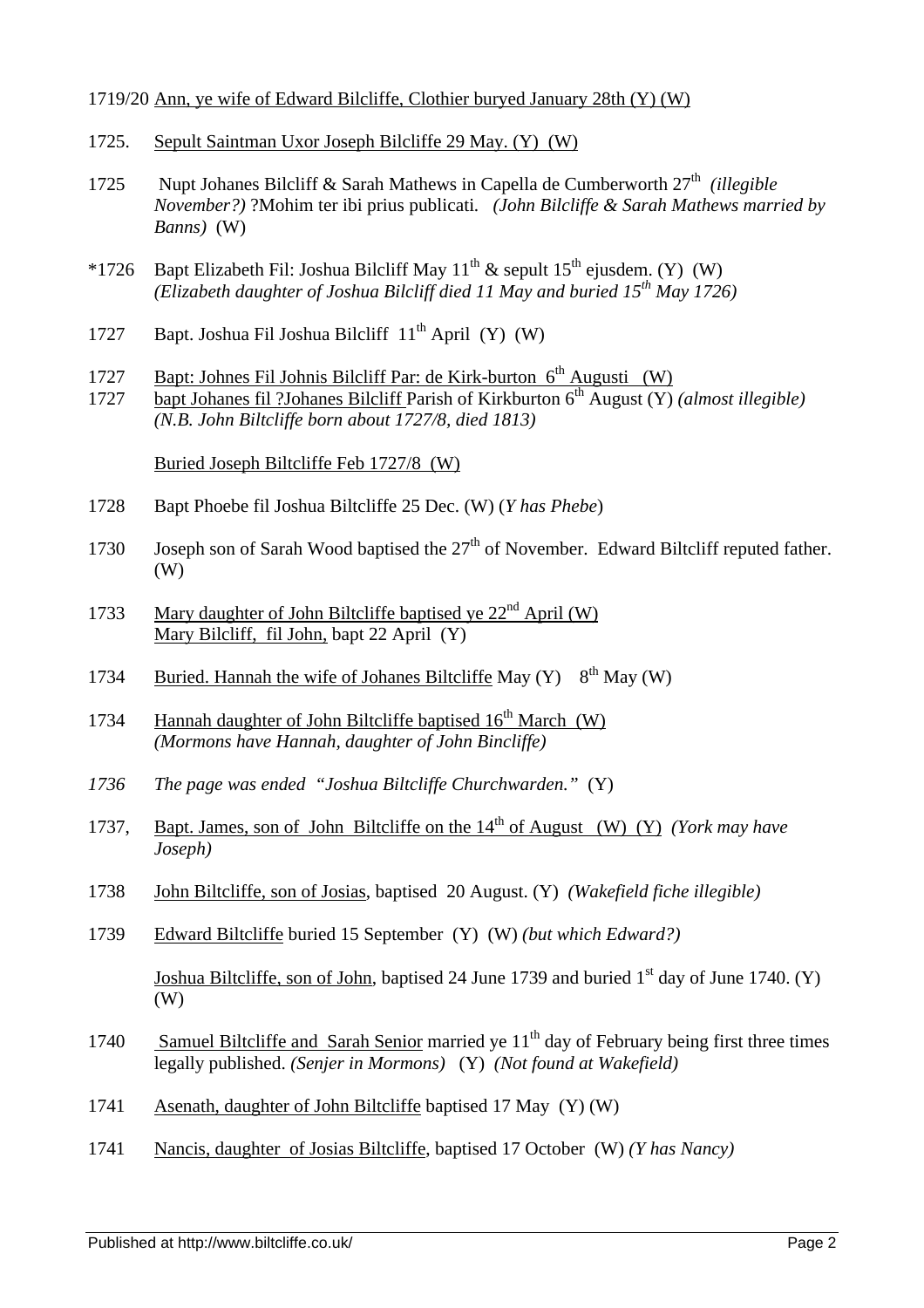Sarah, daughter of Samuel Biltcliffe , baptised 22 November1741 and buried 10 February 1742 (Y) (W)

Ann Biltcliffe, daughter of Samuel, baptised 19 March 1742/3 and buried 14 October 1743 (Y) (W)

- 1743 Betty Biltcliffe, daughter of John, baptised 25 December 1743(Y) (W)
- 1744 Lydia, daughter of Josias Biltcliffe baptised 2 June 1744 (Y) *(W has Lidia)*

Joshua, son of Samuel Biltcliffe, baptised 5 August 1744 (Y) (W) *(probably buried 1782)*

- 1746 Jonathan Biltcliffe, son of John baptised August  $3<sup>rd</sup>$  1746 (Y) (W)
- 1747 Esther, daughter of Samuel Biltcliffe, baptised 3 May 1747 (Y) (W) *(married 1772?)*
- 1750, Bapt. John, son of John Biltcliffe Jun., on 29th December 1750 (Y) (W) *(probably died 1814)*
- 1753 William, son of John Biltcliffe Jun., baptised on 7 Jan 1753 (Y) (W)

Joshua Brook of Kirkburton married Phebe Biltcliff of the rectory by banns 20 April 1753. (Y)

- 1754 Sarah, wife of Samuel Biltcliffe buried 7 January 1754 (Y)
- 1755 Rebecca, daughter of John Biltcliffe Jun. baptised 2 March 1755 (Y) (W)

Mary Biltcliffe of this rectory married Abraham Haigh(of Penistone) on 6 February 1754/5 by Banns. (W) (Y) Joshua Biltcliffe or Joshua Bintcliffe, Chaple Warden

- 1755 bapt. August 10<sup>th</sup>. Hannah, daughter of Samuel Biltcliffe Butcher (W) (*Y has Bintcliffe*)
- 1757 Richard, son of Samuel Biltcliffe *(Y has Bintcliffe)* butcher baptised 13 March 1757 *(probably died 1811).*
- 1758 Josias Biltcliffe buried 17 April 1758 (Y)
- 1759 George, son of Samuel Biltcliffe (butcher) baptised 29 April 1759 *(Y has Bintcliffe*)
- 1761 John Biltcliffe married Anne Tillotson "both of this Recty by Banns" on 11 May 1761 (Y) Jonathan, son of Samuel Biltcliffe (butcher), baptised 30 July 1761 (Y) (W)

Thomas , son of John Biltcliffe Junr (stuff weaver), baptised 25 October 1761 (W) *(Y does not have Junr)*

1762 Banns published in April 1762 between James Biltcliffe of this Rectory & Sarah Holden of Wortley *(Presumably married in Wortley)* (W)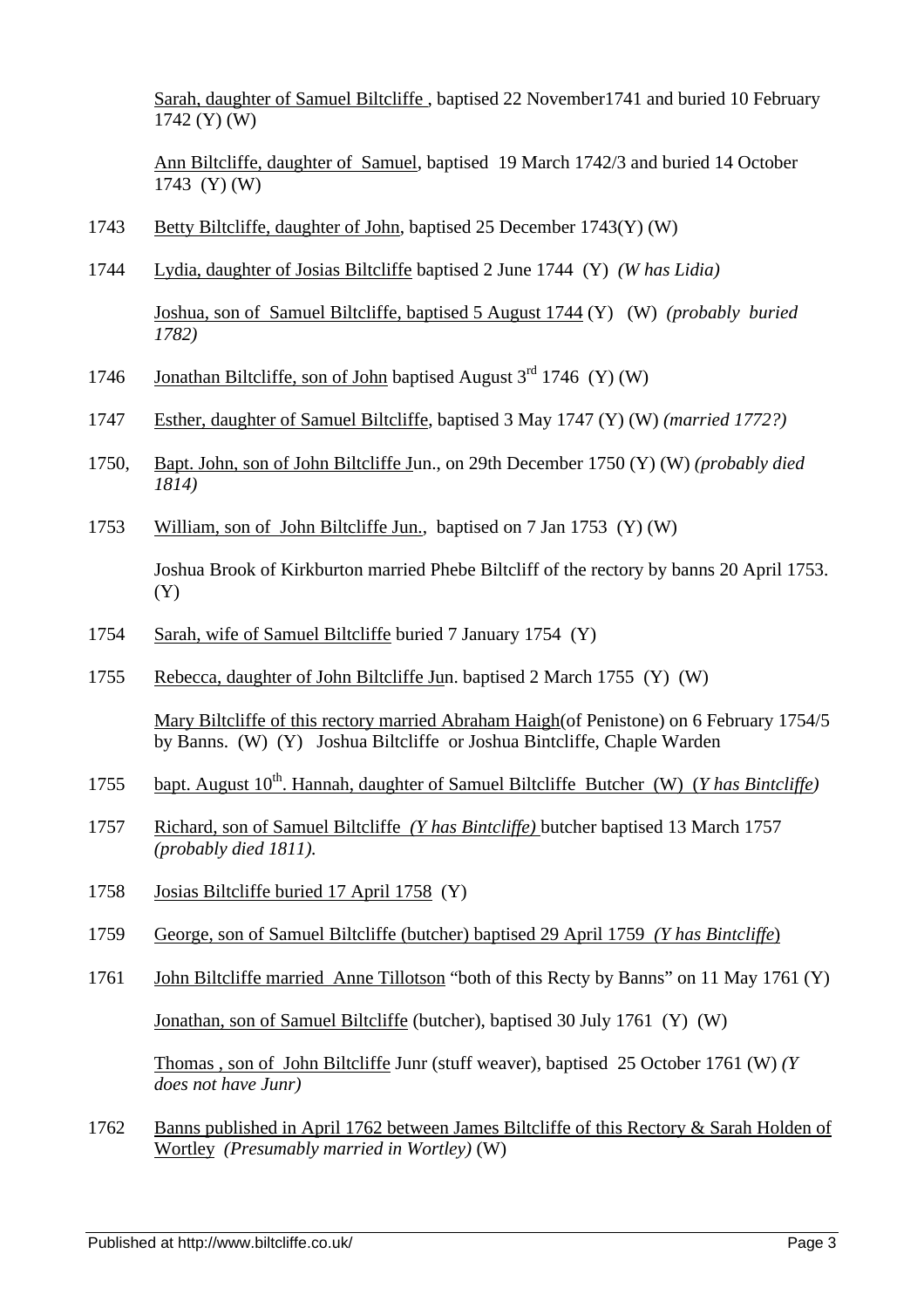John Biltcliffe, son of James Biltcliffe Butcher, baptised 11 July 1762 (W) *(Y does not have butcher)*

Tabitha, daughter of Joseph Radley (stuff weaver) and Hannah Radley baptised 22 August 1762 (Y)

- 1763 Samuel Biltcliffe(butcher) 14 April buried 1763 (Y)
- 1764 Joseph Biltcliffe, son of James Biltcliffe (butcher), baptised 8 April 1764 (W) (Y)

Betty Biltcliffe, daughter of John Biltcliffe Junr baptised 8 July 1764 (W) (Y)

1766 Marriage. Joseph Senior of the parish of Kirkburton and Esther Biltcliffe of this Recty 29 April by Banns (Y)

Sally Biltcliffe, daughter of John, baptised 24 June 1766.(*W almost illegible*) (Y)

- 1767 Banns published in Aug 1767 between James Royston of Penistone & Mary Biltcliffe of this Rectory *(Presumably married at Penistone)* (W)
- 1768 Hannah, daughter of John Biltcliffe Jun. baptised 25 December 1768 (W) (Y)
- 1769 Baptisms Oct  $7<sup>th</sup>$  Alice D of John Biltcliffe Jun (Y)

Banns published in Dec 1769 between Joshua Biltcliffe of this Rectory & Elizabeth Hinchcliffe of the Parish of Kirkburton. (W) *(Married in Kirkburton)*

- 1770/2 Anne Biltcliffe, daughter of John Jun., baptised 7 October1770 (W) and buried 12 May 1772. (Y)
- 1770 Betty daughter of James Biltcliffe butcher buried 23 April 1770 (Y)

May 12 1770, buried Anne daughter of John Biltcliffe Stuffmaker. (Y)

- 1771 Hannah, daughter of James Biltcliffe, buried 29 July 1771 (Y)
- 1772 Betty, wife of Joshua Biltcliff buried 12 October 1772 (Y)
- 1773 Edward Biltcliffe witnessed a marriage in 1773. (W)

Rosanna Biltcliffe of this Rectory married William Wilkinson of Penistone on 27 December 1773 (W) (Y)

- 1775 Joshua Biltcliffe of the Rectory, Cumberworth married Elizabeth Peace of Kirkburton on 6 March 1775 by banns. (Y) (W has *Johua*)
- 1776 Feb 20 buried Jonathan Biltcliffe Blacksmith. (Y)

Banns published in Nov 1776 between William Biltcliffe of this Rectory & Elizabeth Morley of the Parish of Penistone. (W) *(Presumably married at Penistone)*

1777 Joshua Biltcliffe buried 22 March 1777 (Y)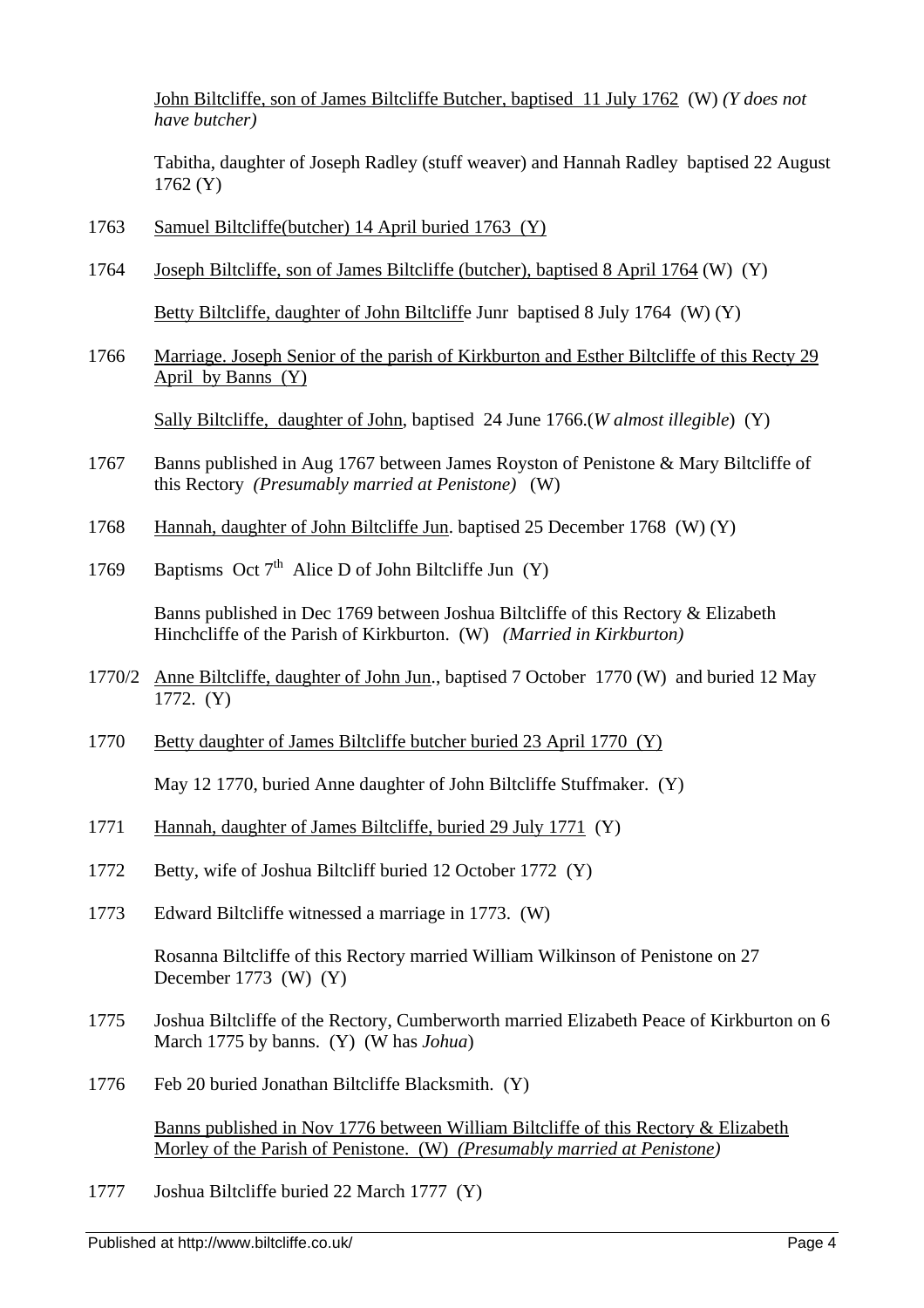- 1778 Hannah Biltcliffe, daughter of William(stuff weaver) and Elizabeth, baptised 11 January 1778 and buried 25 September 1778. (Y)
- 1779 April 26, buried Sally d. of James & Sally Biltcliffe age 7. (Y)
- 1779 Baptised John son of Lydia Biltcliffe (base) (W)
- 1780/2 Anne Biltcliffe, daughter of William(stuff weaver) and Elizabeth, baptised 17 October 1780 and buried 8 December 1782. (Y)
- 1781/3 George Biltcliffe, son of William(stuff weaver) and Elizabeth, baptised 15 April 1781  $(W)$  (Y) and buried 30 March 1783 (Y)
- 1781 July 29, baptised Joseph Swain son of Rebecca Biltcliffe. (base) (W) (*Y does not have base)*

Joshua Biltcliffe & Hannah Haywood both of this parish, married by special licence in the chapel on 9 July 1781. (W)  $(Y)$ 

Jane, widow of Samuel Biltcliffe, buried 13 November 1781 aged 51. (Y)

1782 Joshua Biltcliffe(butcher) buried 24 February 1782 aged 38 (Y)

Joshua Biltcliffe son of Joshua and Hannah baptised 6 March 1782 (W) (Y) Hannah Biltcliffe daughter of Joshua and Hannah, baptised 6 March 1782 (W) (Y)

John Biltcliffe(farmer) buried 21 May 1782 aged 82 (Y)

Banns published in May 1782 between John Biltcliffe Junr of this chapelry and Mary Smith of the Parish of Kirkburton. (W) *(presumably married at Kirkburton)*

- 1782 Dec 8<sup>th</sup>, buried Anne d. of William and Elizabeth Biltcliffe age 1.
- 1783 Eliz. Wife of William Biltcliffe, buried 15 January 1783 aged 28
- 1783 Mar  $30<sup>th</sup>$ , buried George son of William & Elizabeth Biltcliffe age 2

Banns published in June 1783 between Richard Biltcliffe of this Chapelry and Sarah Mitchell of the parish of Thornhill (W) *(Presumably married in Thornhill)*

John Biltcliffe, son of John(husbandman) and Mary, baptised 13 September 1783 (W)

1784 Anne Biltcliffe, daughter of Betty Biltcliffe, (base) baptised 21 March (W) *(Y does not have base)*

Hannah, wife of Josiah Biltcliffe, (poor) buried 16 March 1784 aged 76. (Y)

George Biltcliffe married Tabitha Radley on 30 Sept 1784(both of this Chapelry by Banns) (W) (Y) (Witnessed Jonathan Biltcliff. *The curate spelled both with a "e" and both signed without it!)*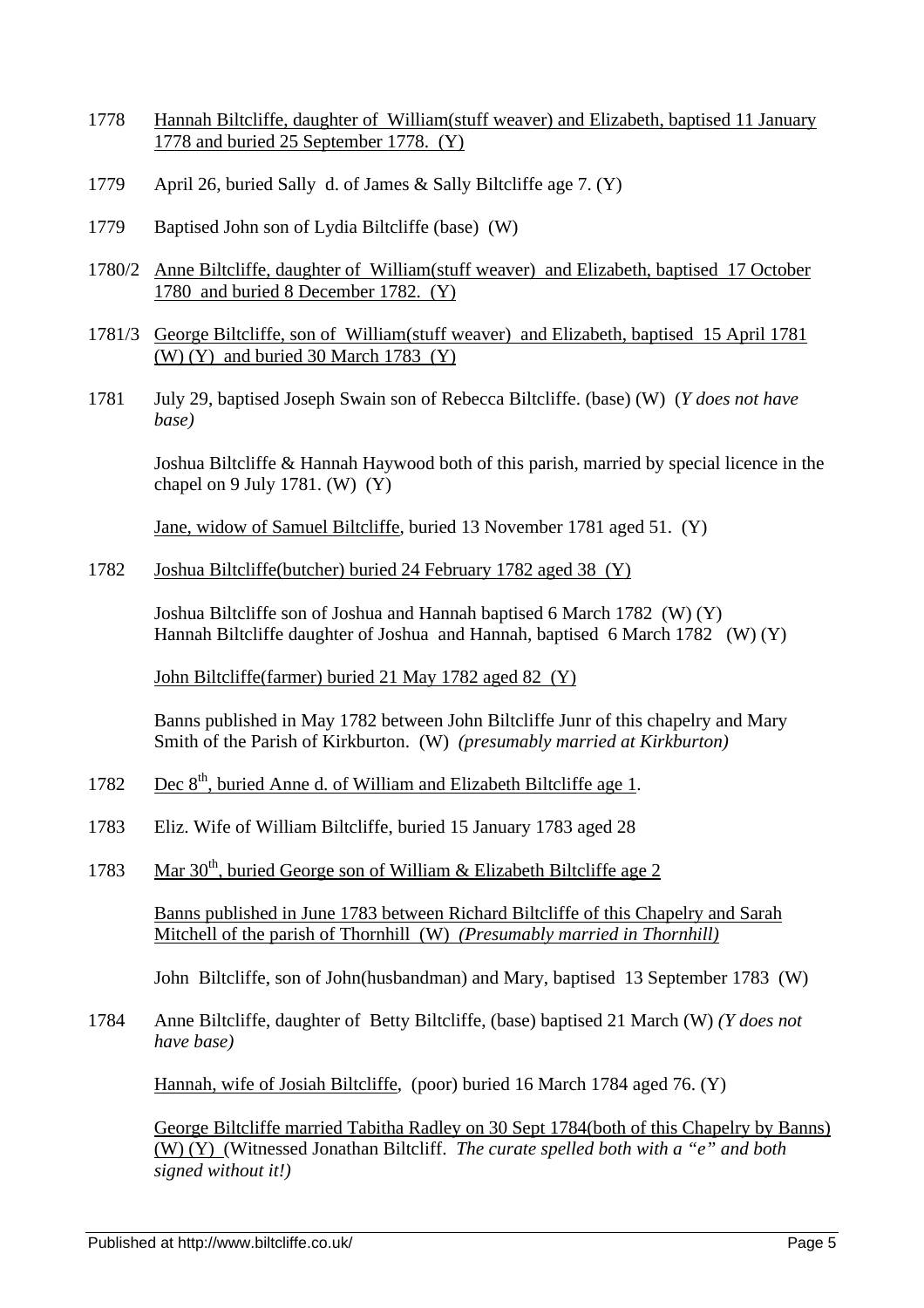1785 Betty Biltcliffe daughter of Joshua(farmer) and Hannah baptised 1 Jan 1785. (W)

Thomas , son of George(butcher) and Tabitha Biltcliffe baptised 28 January 1785 (W) (Y) *(Tabitha died 1789)*

- 1786 Hannah Biltcliffe, daughter of Richard(clothier) and Sarah, baptised 19 July 1786 (W) (Y) and buried 13 August
- 1787 Asenath Biltcliffe, widow of John buried 6 April 1787 aged 85. (W) (Y) (signed Richard Biltcliff churchwarden)(Y)

Banns published in April 1787 between Jonathan Biltcliffe of the chapelry and Ann Woodhouse of Bradfield Parish. (W) *(Presumably married in Bradfield)*

Jonathan, son of Joshua and Hannah Biltcliffe Farmer, baptised 15 Sept 1787 (W) *(Y does not have farmer)*

Jane, daughter of Richard and Sarah Biltcliffe, Clothier baptised 18 Nov 1787 (W) *(Y does not have clothier)*

1788 Mary Biltcliffe, daughter of John(husbandman) and Mary, baptised on 1 December 1788 (Y) (W)

Martha Biltcliffe, daughter of John and Mary, baptised on 1 December 1788.

- 1789 Jane daughter of Thomas Biltcliffe(stuff weaver) and Elisabeth baptised 22 March 1789 (signed Richard Biltcliff, Church Warden)
- 1789 Nov 28, buried Hannah d. of Jonathan & Anne Biltcliffe age1?
- 1789 Dec 19, buried Tabitha wife of George Biltcliffe butcher, age 28 (W) (Y) (John Biltcliff ChurchWarden)
- 1790 George Biltcliffe, son of Richard(clothier) and Sarah, baptised 7 Feb 1790 (Y)

Tabitha Biltcliffe, daughter of Sarah Biltcliffe (base), baptised 1 March 1790 and buried 24 February 1808 aged 18 (W) *(Y does not have base)*

*(There is a gap at York from about 1800 to 1808)*

- 1790 July 4 Bapt Clementine D. of Martha Jackman (base) (W)
- 1790 Bapt Aug 22 Amelia Dr. of William & Hannah Biltcliffe Stuffweaver. (W)
- 1791 Bapt Jan 14 Thomas son of John Biltcliffe Junr & Mary, Husbandman (W)
- 1791 Buried Jan 17 Sarah wife of James Biltcliffe, Butcher age 54 (W)
- 1791 Bapt July 5 Martha dr. of William & Hannah Biltcliffe Stuffweaver. (W)
- 1791 Bapt Dec 25 Charles son of Thomas & Elizabeth Bincliffe of Dykeside. (W)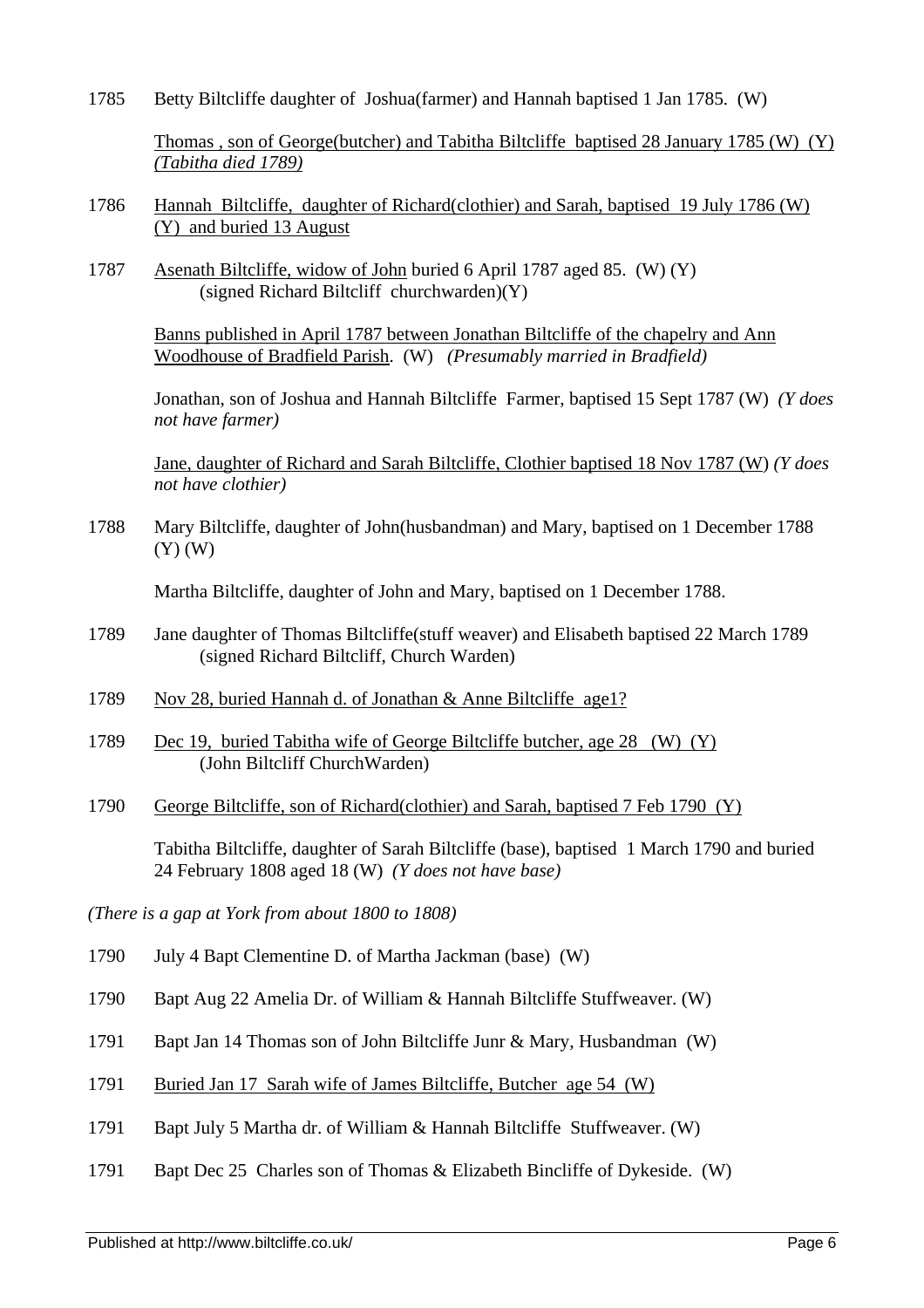- 1792 Bapt April 8 Elizabeth Dr. of Richard & Sarah Bilcliffe Clothier (W)
- 1792 Buried April 21 Ann Wife of Jonna. Biltcliffe Stuffweaver age 60 (W)
- 1792 Bapt Sep 25 Ann Dr. of Wm. & Hannah Biltcliffe (W)
- 1792 Buried Joseph Biltcliffe Clothier age 29 (W) George Biltcliff witnessed a marriage in 1792. (W)
- 1794 Bapt Jan  $7<sup>th</sup>$  George son of Jonathan & Ann Biltcliffe Husbandman (W)
- 1794 Buried Feb 2 Elizabeth Biltcliffe widow of Josh. Biltcliffe age 66. (W)
- 1794 Bapt August 9<sup>th</sup> Mary dr of Richd. & Sarah Biltcliffe Clothier (W)
- 1794 Buried Sep 30 Sarah Dr. of John & Mary Biltcliffe age 1
- 1795 Bapt Feb 15<sup>th</sup> James son of John & Mary Biltcliffe Husbandman (W)
- 1795 Bapt Nov 1 Nanny Dr. of Elizabeth Biltcliffe (base) (W)
- 1796 Bapt Feb 27 John, Son of Jonathan & Ann Biltcliffe (W)
- 1796 Bapt July 3 Fanny Dr. of Richard & Sarah Biltcliffe Cloth. (W)
- 1796 Buried James Son of John & Mary Biltcliffe (W *I missed the date and age*)
- 1797 Buried Feb 11 Fanny dr. of Richard & Sarah Biltcliffe Clothier. (W)
- 1798 Buried Feb 28 Elizabeth Biltcliffe age 54 (W)
- 1798 Bapt March 11 Samuel Son of Rich. & Sarah Biltcliffe Clothier. (W)
- 1799 Buried Mar 14 John Biltcliffe of Shepley, Clothier age 36 (W)
- 1799 Buried Aug 19 Jonathan Biltcliffe Labourer age 38 (W)
- 1800 Buried June 5 Joshua Biltcliffe Farmer age 73 (W)
- 1800 Bapt June 22 Joshua Son of Richard & Sarah Biltcliffe farmer. (W)
- 1801 Buried Dec 6 George Biltcliffe of Shepley, Butcher age 42 (W)
- 1802 Bapt Feb 14 Elizabeth Dr. of Ann Biltcliffe (base) (W)
- 1802 Buried June 8 George Son of John & Mary Biltcliffe age 7 (W)

Banns published in July 1802 between William Hinchcliffe of the parish of Kirkburton and Martha Biltcliffe of this chapelry. They were married 26 July 1802 in the chapel. (W)

1802 Bapt Aug 1 Sarah Dr. of Elizabeth Biltcliffe (base) (W)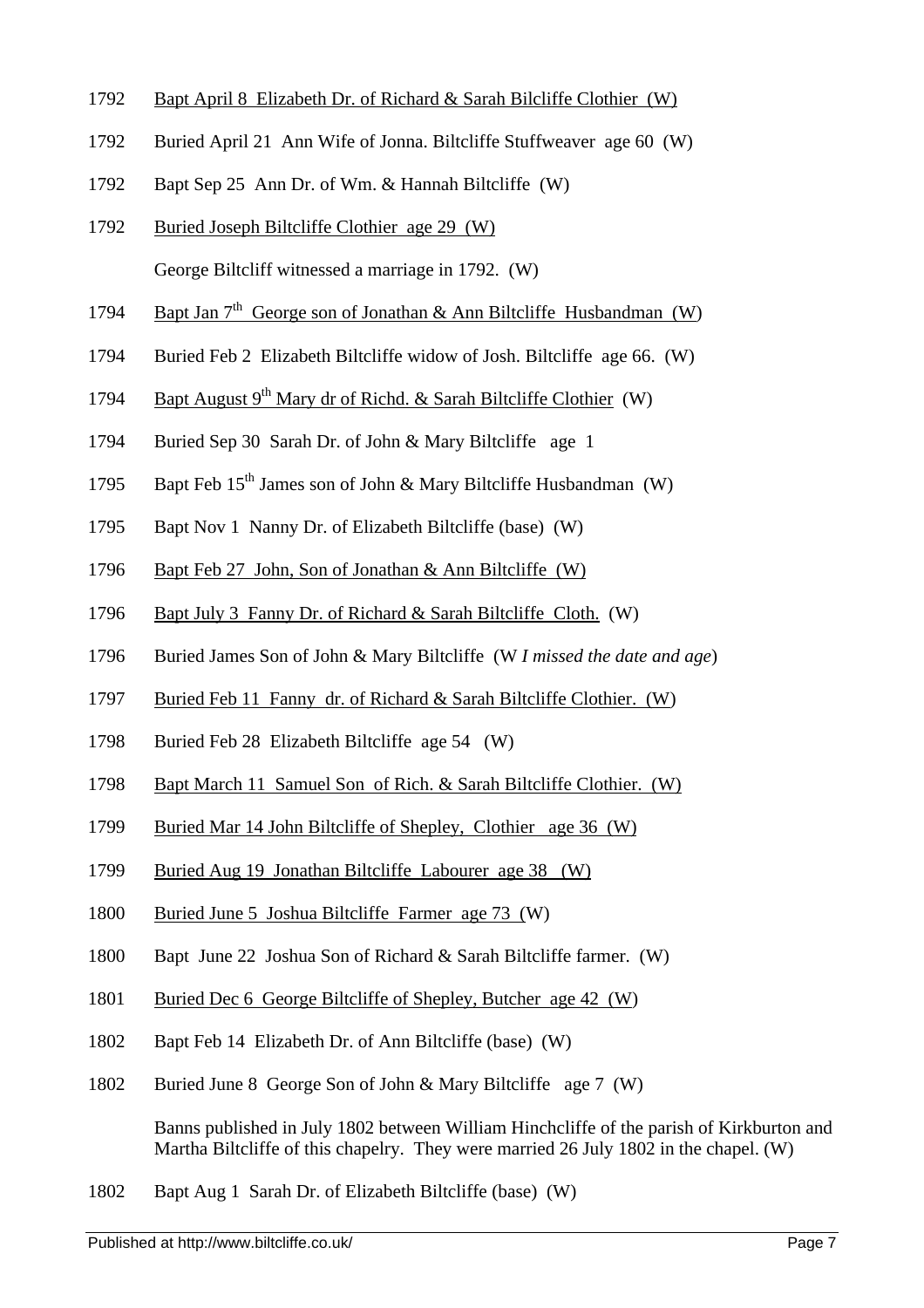- 1802 Buried Sep 2 Elizabeth Dr. of Ann Biltcliffe ?noon paup? *(illegible and no age given)* (W)
- 1802 Buried Nov 24 Sarah wife of Rich. Biltcliffe Clothier age 40 (W)
- 1802 Buried Dec 15 Ann dr. of Elizabeth Biltcliffe age 7 (W)
- 1804 Buried Feb 15 James Biltcliffe Butcher age 67 (W)
- 1805 Buried Dec 25 Rebecca Dr. of John Biltcliffe Weaver age 52 (W)
- 1807 James Whitwam of the parish of Kirkburton & Jane Biltcliffe of this parish married in this chapel 2nd November by Banns*. (there are two equally likely Janes!)*
- 1808 Mary Biltcliffe, daughter of George and Anne was baptised on 10 January 1808. (W) (Y)
- 1808 Buried Feb 24 Tabitha Biltcliffe age 18 (W)

Jonathan Biltcliffe son of Joshua(farmer) and Martha baptised 18 September 1808. (W) (Y)

Baptisms. 1808 Oct 5, Cyrus Hobson son of Hannah Biltcliffe (base) (W) *(Y does not have base)*

- 1810 Maria, daughter of Joshua Biltcliffe and Martha baptised 10 June 1810 (W) (Y)
- 1811 Jonathan Biltcliffe married Mary Biltcliffe, both of the Chapelry on 9 September 1811 by banns (W) (Y). Witness George Biltcliff

Joshua Biltcliff son of Joshua and Martha baptised 15 September 1811..

Richard Biltcliffe buried 17 December 1811 aged 54 (Y) (W)

- 1812 Thomas Biltcliffe of this Rectory married Martha Jackman of Kirkburton Parish on 30 March 1812 by banns *(Signed Thomas Biltclift & witnessed Jonathan Bittcliff!)* (W) (Y)
- 1812/33 George Biltcliffe, son of Thomas(butcher) and Martha baptised 18 October 1812 and buried 24 March 1833 aged 20.
- 1813 John Biltcliffe of Cumberworth buried 28 February 1813 aged 85. (born about 1728)

Rebecca, daughter of Joseph and Hannah Biltcliffe, baptised 7 Nov 1813

- 1814 William Biltcliffe son of Thomas( of Upper Cumberworth, butcher) and Martha, baptised 10 April 1814
- 1814 John Biltcliffe of Cumberworth buried 8 September 1814 aged 63.

Banns published in Oct 1814 between George Biltcliffe of the Rectory & Sarah Hardcastle of Kirkburton parish. (W)

Mary Biltcliffe, daughter of George and Hannah baptised 25 December 1814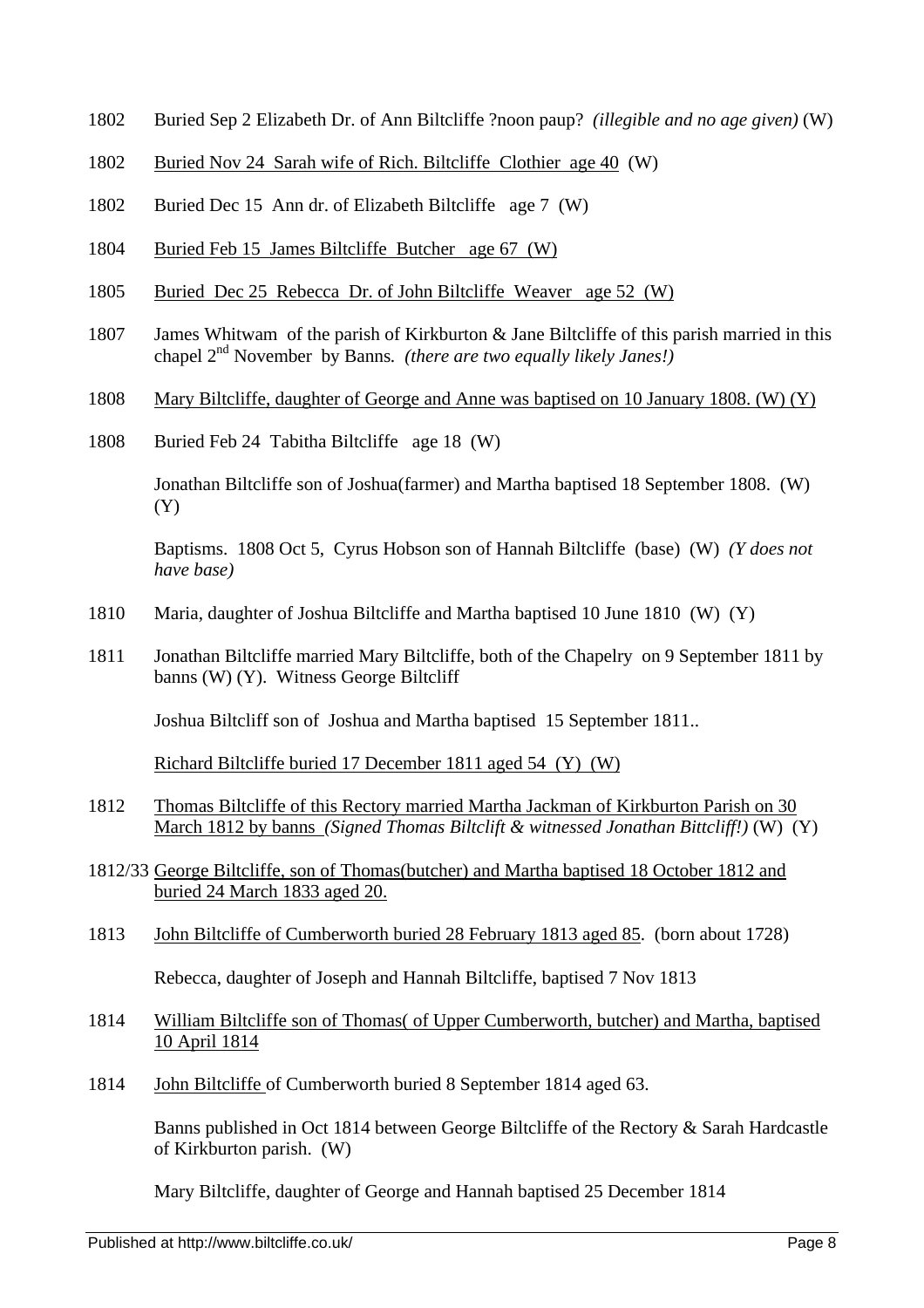- 1815 Mary Biltcliffe, daughter of George(weaver) and Sarah baptised 19 February 1815. Anne Biltcliffe, daughter of Joseph and Hannah, baptised 21 May 1815 Thomas Biltcliffe of Cumberworth married Grace Collins of Almondbury in the chapel on 12 October 1815 by Banns (W) (Y)
- 1816 Sarah Biltcliffe, daughter of George(clothier) and Hannah baptised 14 April 1816. John Biltcliffe son of George(weaver) and Sarah, baptised 2 June 1816 Joshua Biltcliffe, son of Jonathan(weaver) and Mary baptised 3 June 1816.
- 1817 Joseph Biltcliffe, son of Thomas and Martha, baptised 6 July 1817
- 1818 Minerva Biltcliffe, daughter of Joseph and Hannah, baptised 27 March 1818 and buried 15 April

James Biltcliffe. son of George and Sarah, baptised 10 May 1818

- 1819 Anne Biltcliffe, daughter of Thomas and Martha, baptised 16 May 1819
- 1819/21 Richard Biltcliffe, son of George and Hannah baptised 16 May 1819 and buried 20 April 1821
- 1819 Elizabeth Biltcliffe, daughter of Joseph and Hannah, baptised on 25 Dec 1819
- 1820 Levi, son of George and Sarah baptised 13 February 1820
- 1821 John Biltcliffe, son of Thomas and Martha), baptised 28 January 1821.

Hannah Bilcliffe, daughter of Thomas and Martha, baptised 1821.

Hannah Biltcliffe, daughter of James and Hannah baptised 11 June 1821.

Cyrus Biltcliffe, son of George(weaver) and Sarah baptised 19 August 1821.

Lydia Biltcliffe. daughter of Joseph(farmer) and Hannah, baptised on 10 Dec 1821

1823 Hannah (Harriet?) Biltcliff, daughter of George and Sarah baptised 20 Jan 1823 and buried on 26 January age 10 weeks.

William Biltcliff, son of George and Sarah baptised 10 December 1823

- 1824 Lister Biltcliffe, son of Thomas(butcher) and Martha, baptised 13 May 1824 Eliza Biltcliff, daughter of Joseph(farmer) and Hannah, baptised 6 June 1824.
- 1825 John Biltcliff, son of Jonathan(weaver) and Mary baptised 29 May 1825.
- 1826 Eliza Biltcliffe, daughter of Thomas(farmer) and Martha, baptised 19 April 1826.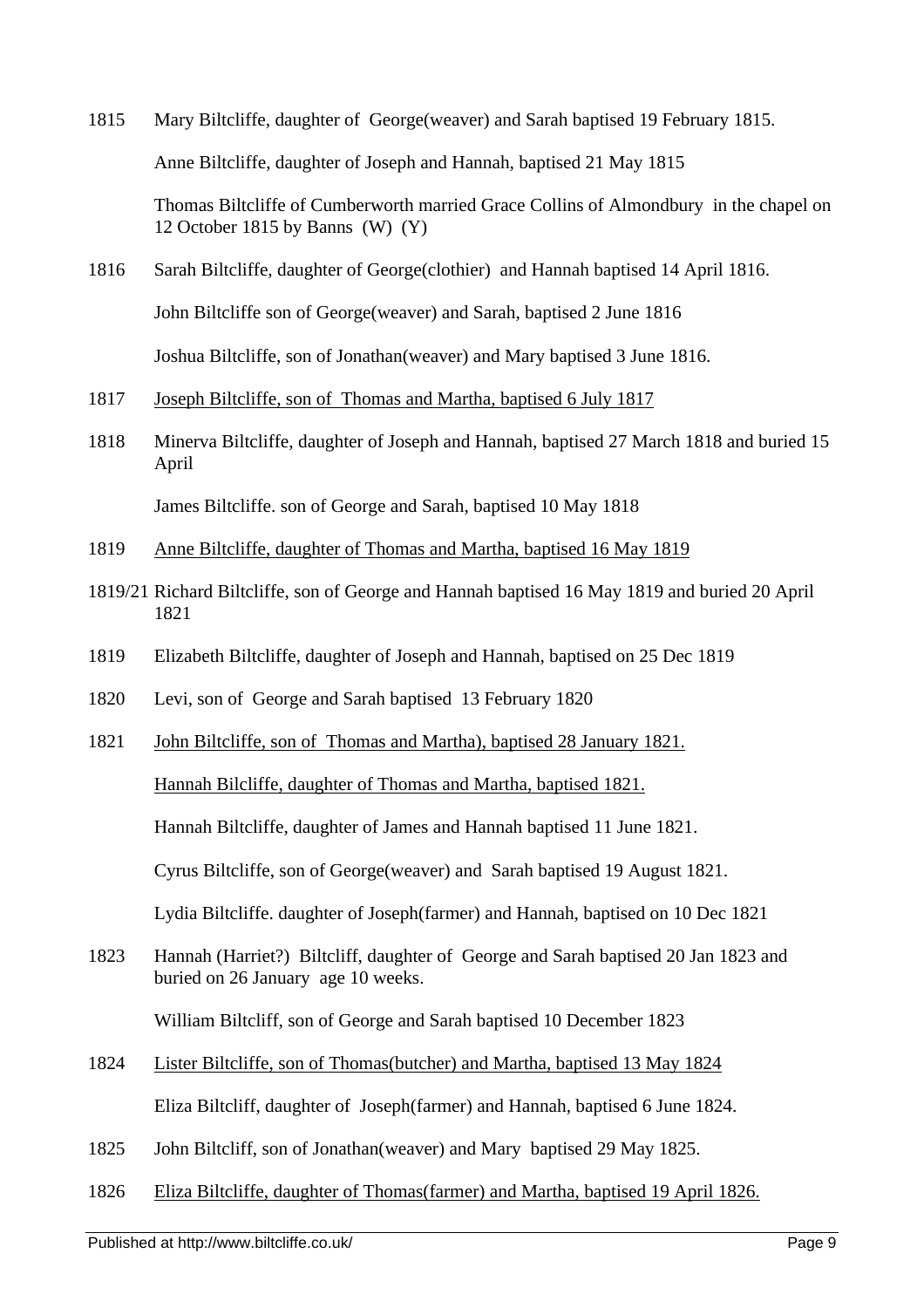Ann Biltcliffe, daughter of George(weaver) and Sarah baptised 9 August 1826.

- 1827 Jane Biltcliffe, daughter of George(weaver) and Sarah baptised 19 January 1827
- 1828 Lydia Biltcliffe, daughter of Thomas(butcher) and Martha, baptised 15 June 1828.
- 1831 Job Billcliffe, son of Thomas and Grace baptised 1831
- 1832 Martha Biltcliffe, daughter of George(weaver) and Sarah, baptised 22 April 1832 and buried October  $7<sup>th</sup>$  6 mnths.

Harriet Biltcliffe, daughter of George(weaver) and Sarah, baptised 22 April 1832.

Charlotte Biltcliff, daughter of Thomas(weaver of Denby Dale) and Jane baptised 29 April 1832.

- 1834 Charles Scott Biltcliffe, son of Thomas (weaver of Denby Dale ) and Jane baptised on 21 September 1834.
- 1835 Charlotte Biltcliffe daughter of John and Sarah was baptised on May 1835.

Allen Biltcliffe, son of Nancy (spinsterof Denby Dale), baptised on 2 August 1835.

Thomas Biltcliffe, son of Thomas(butcher) and Martha, baptised 13 Sept 1835.

Alice Biltcliff, daughter of George(weaver) and Sarah, baptised 7 October 1835

- 1836 Thomas Biltcliffe, son of Thomas(weaver of Denby Dale) and Jane, baptised on 18 September 1836.
- 1837 John Biltcliffe married Sarah Radley, both of this parish, on 1 May 1837 in the chapel, by banns.  $(W)$   $(Y)$ .

Henry Hardcastle Biltcliffe, son of George and Sarah, baptised 3 December 1837.

1838 Samuel Biltcliffe, son of Sarah baptised 3 June 1838

Mary Ann Biltcliff, daughter of John(weaver) and Sarah, baptised 1838,

Joseph Biltcliffe, son of Thomas and Jane (of Denby Dale, weaver) baptised 11 November 1838

- 1839 Seth, son of Thomas and Grace Biltcliffe baptised 1839
- 1839 Baptism 1839 May 19, Thomas son of Joseph and Mary Bintcliffe, Cumberworth Half, weaver.

Martha Biltcliffe buried 11 November 1839 aged 57 (born about 1782) (Y)

1846 Henry Smith Biltcliff. son of Cyrus and Elizabeth baptised 18 January 1846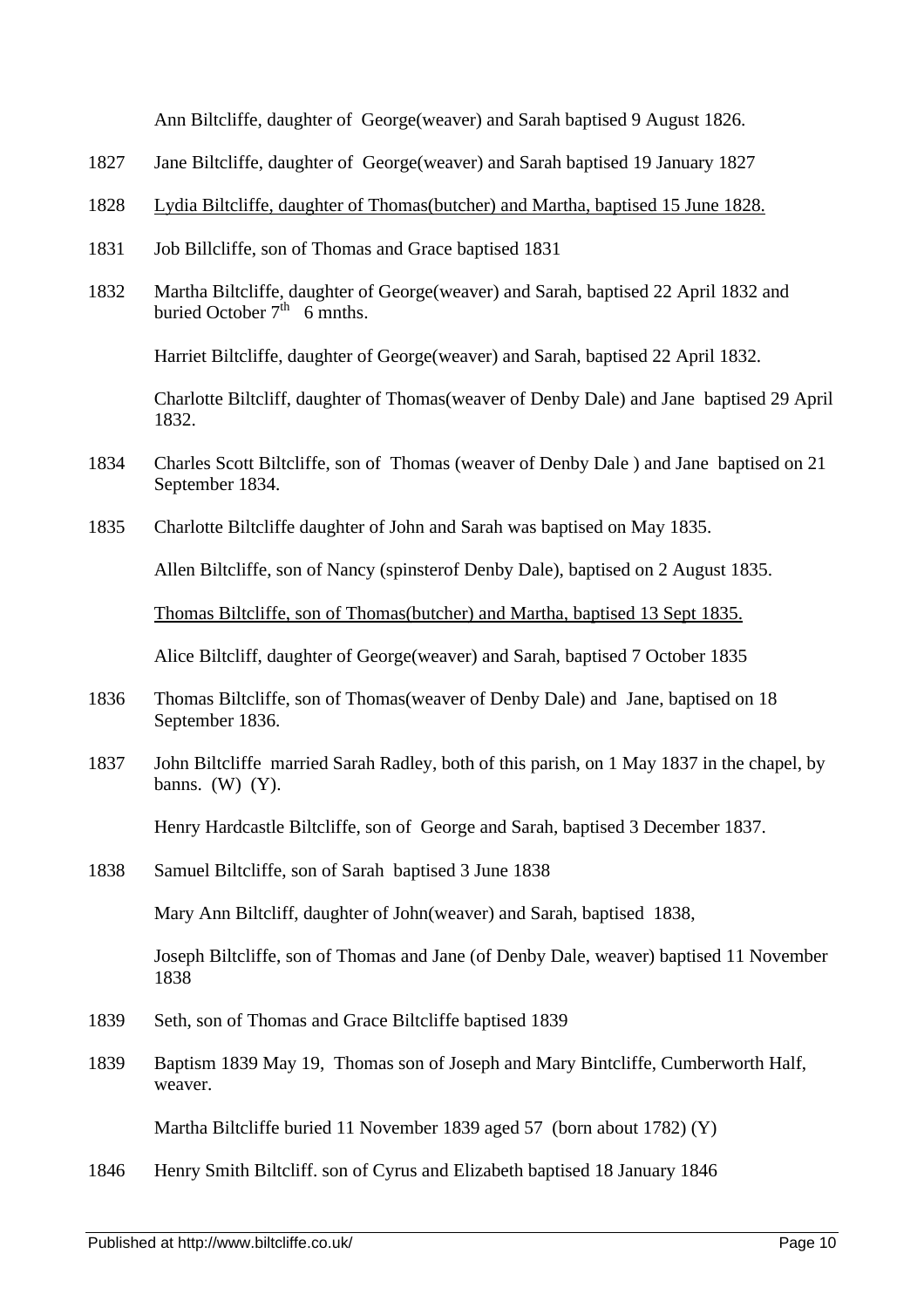## **Marriages and Banns recorded from the original parish register held at the County Record Office, Wakefield**

| 1755 | 6 February 1755 Abraham Haigh married Mary Biltcliffe of this Rectory by Banns. (W)                                                                                                                                    |
|------|------------------------------------------------------------------------------------------------------------------------------------------------------------------------------------------------------------------------|
| 1761 | 11 May 1761 John Biltcliffe married Anne Tillotson both of this Rectory (W)                                                                                                                                            |
| 1762 | Banns published in April 1762 between James Biltcliffe of this Rectory and Sarah Holden<br>of Wortley. Marriage must be elsewhere (Wortley?) (W)                                                                       |
| 1767 | Banns published in Aug 1767 between James Royston of Penistone and Mary Biltcliffe of<br>this Rectory. Marriage must be elsewhere (Penistone?) (W)                                                                     |
| 1769 | Bann published in Dec 1769 between Joshua Biltcliffe of the Rectory and Elizabeth<br>Hinchcliffe of the parish of Kirkburton. (W)                                                                                      |
| 1773 | Edward Biltcliff witnessed a marriage in 1773 (W)                                                                                                                                                                      |
|      | William Wilkinson of Penistone and Rosanna Biltcliffe of this Rectory were married 27 <sup>th</sup><br>Dec 1773 (W)                                                                                                    |
| 1775 | Johua Biltcliffe of this Rectory and Elizabeth Peace of the Parish of Kirkburton married 6<br>March $1775$ (W)                                                                                                         |
| 1776 | Banns published in Nov 1776 between William Biltcliffe of this Rectory and Elizabeth<br>Morley of the parish of Penistone. (W)                                                                                         |
| 1781 | Joshua Biltcliffe and Hannah Haywood both of this chapelry, were married by licence in<br>this chapel $8$ July 1781 (W)                                                                                                |
| 1782 | Banns published May 1782 between John Biltcliffe Junr of this chapelry and Mary Smith<br>of the Parish of Kirkburton. (W)                                                                                              |
| 1783 | Banns published in Jun 1783 between Richard Biltcliffe of this chapelry and Sarah<br>Mitchell of the parish of Thornhill. (W)                                                                                          |
| 1784 | George Biltcliffe & Tabitha Radley, both of this rectory were married in this chapel 30<br>Sept 1784 Witnessed Jonathan Biltcliff The curate spelled with an "e" and both George<br>and Jonathan wrote without it! (W) |
| 1787 | Banns published April 1787 between Jonathan Biltcliffe of the Chapelry and Ann<br>Woodhouse of Bradfield parish. (W)                                                                                                   |
| 1792 | George Bilcliff witnessed a marriage in 1792 (W)                                                                                                                                                                       |
| 1802 | Banns published in July 1802 between William Hinchcliffe of the Parish of Kirkburton<br>and Martha Biltcliffe of this Chapelry . married 26 July. In the Chapel. (W)                                                   |
| 1807 | Banns published in Oct 1807 between James Whitwam of the Parish of Kirkburton and<br>Jane Biltcliffe of this Rectory. married in this chapel on 2 Nov 1807. (W)                                                        |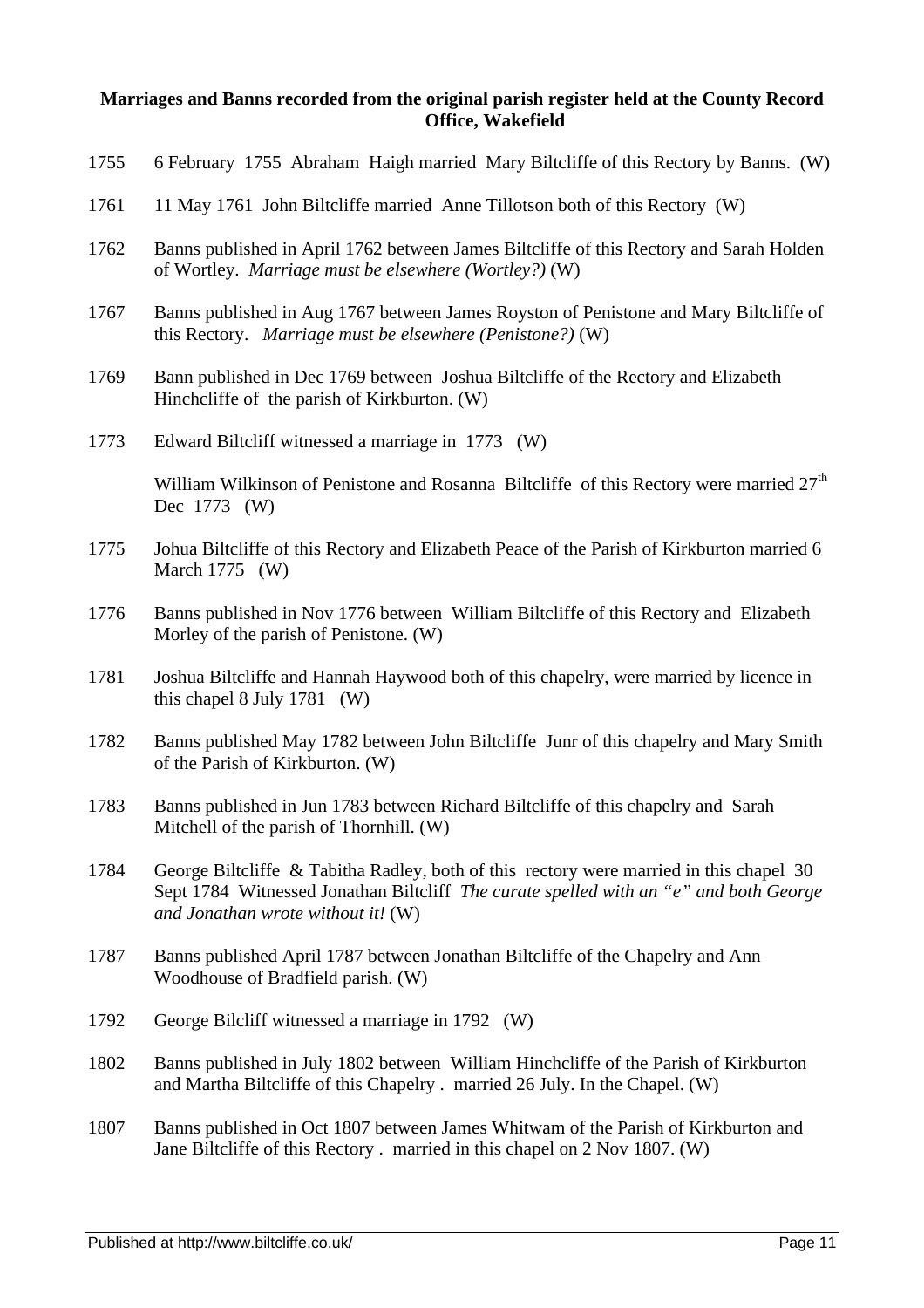1811 Banns published in Aug 1811 between ?? Biltcliffe and Mary Biltcliffe both of this Rectory. (page 105) (W) *Pages 105 to 109 were illegible on the fiche so they let me look at the original*

Jonathan & Mary married on 9 Sep 1811 in the chapel.. Witness George Biltcliff. (W)

- 1812 Thomas Biltcliffe of this Rectory & Martha Jackman of Kirkburton married 30 March 1812. Signed Thomas Biltclift! Witnessed Jonathan Bittcliff! (W)
- 1814 Banns published in Oct 1814 between George Biltcliffe of the Rectory and Sarah Hardcastle of the Parish of Kirkburton. (W)
- 1815 Thomas Biltcliffe of this parish & Grace Collins of Almondbury married by banns 12 October 1815 (W)
- 1837 John Biltcliffe & Sarah Radley, both of this parish, married 1 May 1837 in the chapel. (W)
- 1844 No 6  $27<sup>th</sup>$  of October John Haigh (labourer) and Sarah Bilcliff both of full age. Cumberworth Father George Bilcliff (W)
- 1851 Witness Joseph Biltcliff to marriage of Giles Kilner of Lower Cumberworth & Hannah Armitage (W)
- 1857 Witness Frederick Billcliff to marriage of Charles Sharp & Hannah Haigh both of Cumberworth (W)
- 1858 Jan 30<sup>th</sup> William Broadhead 28 Bachelor, Labourer, *(something)* Bridge to Alicia Biltcliff 22 spinster, Cumberworth, father George Biltcliffe, Farmer Witness John Biltcliff (W)
- 1871 Aug 13<sup>th</sup> George Henry Smith, 24, bachelor, labourer, Cumberworth to Hannah Bilcliffe 22 Spinster, Cumberworth No Father's name. The mark X of Hannah Bilcliffe (W)
- 1883 Oct 15<sup>th</sup> ?Sam? Biltcliff 31, Bachelor, Pipe & *(illegible)* Worker, Jane Well, to Martha Mosley 21 Spinster , Common End, father George Biltcliff Farmer (W)
- 1907 21 Sept Arthur Peace 25 labourer Cumberworth to Alice Biltcliffe 22 Spinster Cumberworth, father Sam Biltcliffe Farmer, Witness George Biltcliffe (W)
- 1910 5 Nov George Biltcliffe 23 bachelor, Weaver Cumberworth, to Emma Beever 18 Spinster, of Shepley. Father Sam Biltcliffe Deceased . Witness William Henry Biltcliffe (W)

## **Burials recorded from the original parish register held at the County Record Office, Wakefield**

- 1787 April 6 Asenath Biltcliffe, Widow of John Biltcliffe 85 (W)
- 1789 Dec 5 Tabitha Wife of george biltcliffe, Butcher 28 (W)
- 1791 Jan 17 Sarah Wife of James Biltcliffe, Butcher 54 (W)
- 1792 April 21 Ann Wife of Jonna Biltcliffe Stuffweaver 60 (W)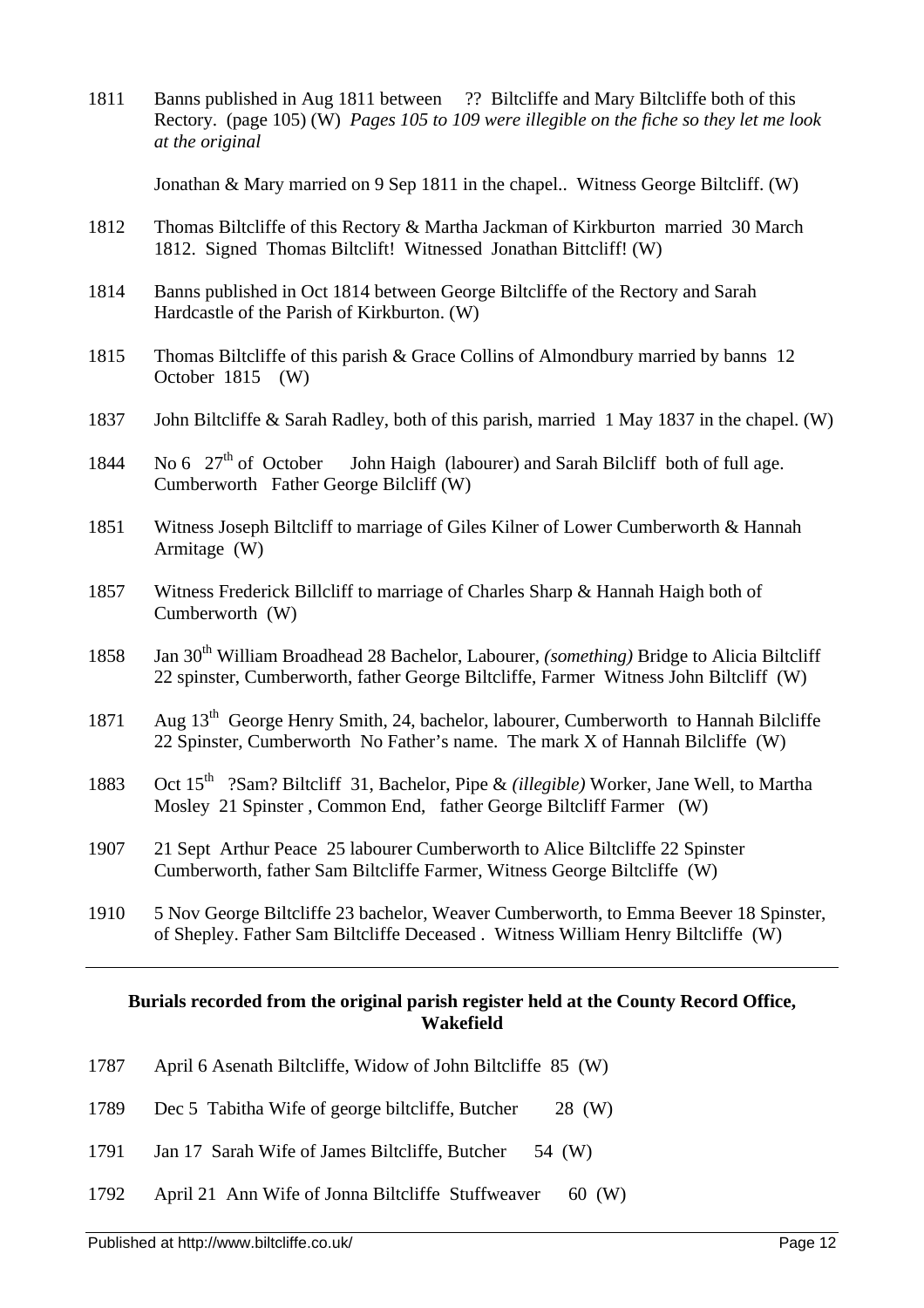|      | Dec 1 Joseph Biltcliffe Clothier<br>29 (W)                                                                                                                                                                                                                          |
|------|---------------------------------------------------------------------------------------------------------------------------------------------------------------------------------------------------------------------------------------------------------------------|
| 1794 | Feb 2 Elizabeth Biltcliffe widow of Josh. Biltcliffe<br>66<br>(W)<br>Sep 30 Sarah Dr of John & mary Biltcliffe<br>(W)<br>$\mathbf{1}$                                                                                                                               |
| 1798 | Buried Feb 28 Elizabeth Biltcliffe<br>54<br>(W)                                                                                                                                                                                                                     |
| 1799 | Mar 14 John Biltcliffe of Shepley, Clothier<br>36 (W)<br>Aug 19 Jonathan Biltcliffe Labourer,<br>38 (W)                                                                                                                                                             |
| 1800 | Jun 5 Joshua Biltcliffe, Farmer<br>73 (W)                                                                                                                                                                                                                           |
| 1801 | Dec 6 George Biltcliffe of Shepley, Butcher,<br>42 (W)                                                                                                                                                                                                              |
| 1802 | June 8 George, son of John and Mary Biltcliffe<br>7 (W)<br>Sep 2 Elizabeth Dr of Ann Biltcliffe ?noon paup? <i>(illegible and no age given)</i> (W)<br>Nov 24 Sarah, wife of Rich. Biltcliffe, Clothier<br>40 (W)<br>7 (W)<br>Dec 15 Ann dr of Elizabeth Biltcliffe |
| 1804 | Feb 15 James Biltcliffe Butcher<br>67 (W)                                                                                                                                                                                                                           |
| 1805 | Dec 25 Rebecca Dr of John Biltcliffe, Weaver<br>52 (W)                                                                                                                                                                                                              |
| 1808 | Tabitha Biltcliffe<br>Feb 24<br>18 (W)                                                                                                                                                                                                                              |
| 1811 | Dec 17 Richard Biltcliffe Farmer<br>54 (W)                                                                                                                                                                                                                          |
| 1813 | John Biltcliffe Cumberworth Feb 28 <sup>th</sup> age 85 (W)                                                                                                                                                                                                         |
| 1814 | John Biltcliffe Cumberworth Sept 8 <sup>th</sup> age 63 (W)                                                                                                                                                                                                         |
| 1816 | John Son of Thomas & Grace Biltcliffe Cumberworth April 19, 1 Month (W)                                                                                                                                                                                             |
| 1816 | Mary Biltcliffe Cumberworth Nov 14 age 1 year (W)                                                                                                                                                                                                                   |
| 1817 | Mary Biltcliffe Cumberworth March 19 age 22 (W)                                                                                                                                                                                                                     |
| 1817 | Samuel Biltcliffe Cumberworth May $30th$ , years 19 (W)                                                                                                                                                                                                             |
| 1817 | Minerva Dr of Joseph & Hannah Bittcliffe Cumberworth April 16 <sup>th</sup> , 1 year (W)                                                                                                                                                                            |
| 1821 | Richard Son of George & Hannah Biltcliffe Cumberworth April $20^{th}$ 1 year (W)                                                                                                                                                                                    |
| 1821 | Sarah Biltcliffe Cumberworth July $3^{rd}$ years ?34? (W)                                                                                                                                                                                                           |
| 1823 | Hannah Dr of George & Sarah Biltcliffe Jan $20th$ age 10 Weeks<br>(W)                                                                                                                                                                                               |
| 1832 | Martha Dr of George & Sarah Biltcliffe Cumberworth, Oct $7th$ 6 months<br>(W)                                                                                                                                                                                       |
| 1833 | George Son of Thomas & Martha Bintcliffe Cumberworth March 24 age 20 (page 62)<br>(W)                                                                                                                                                                               |